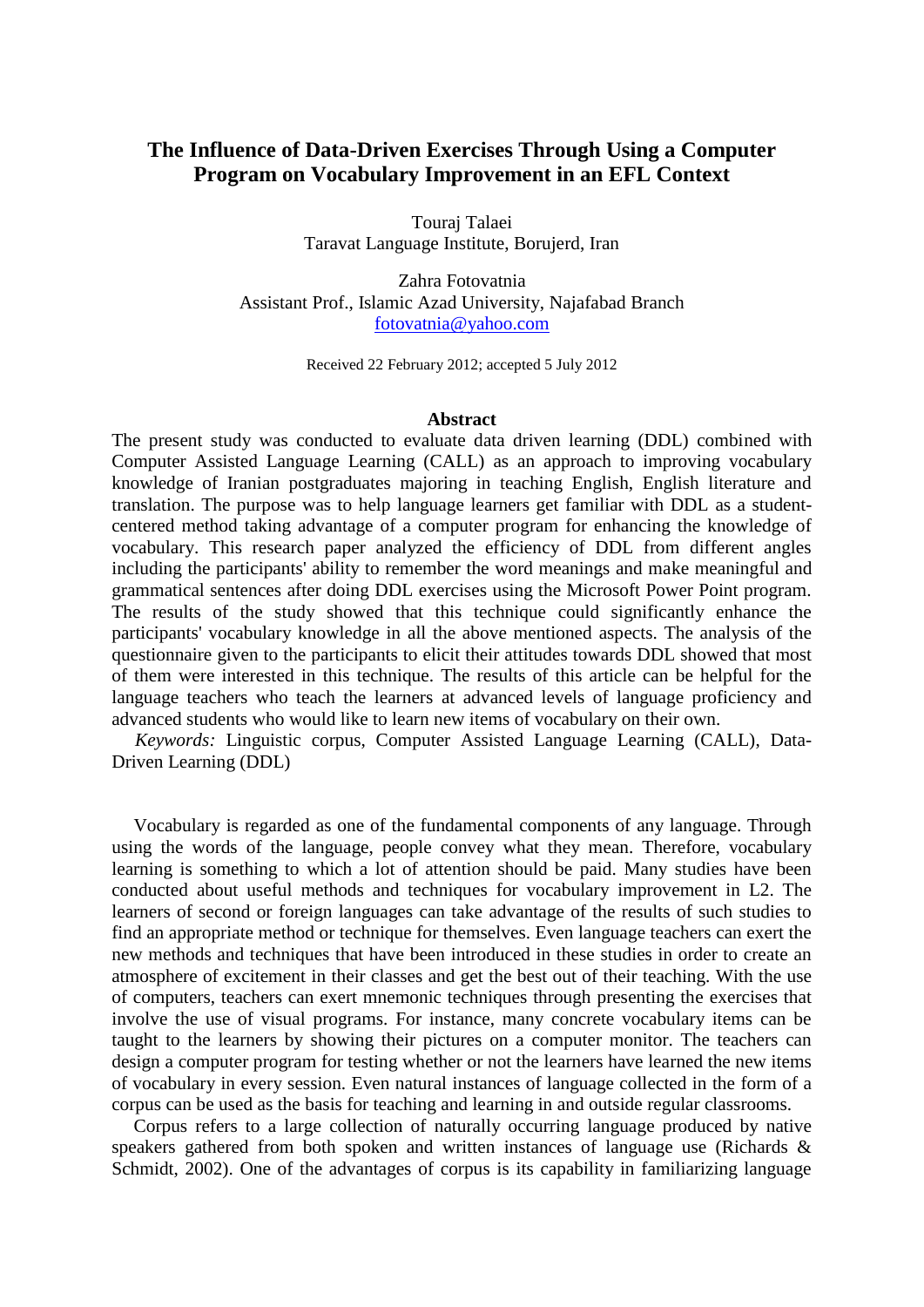learners with different patterns in the target language. With the use of corpus, one has the opportunity for analyzing natural language use and finding the differences between formal and informal language. We can also learn about the features of spoken as compared with written language. At the present time, corpora are mostly computerized but in the past, they were produced in printed versions. The advent of computers has made us able to search for special words and patterns among corpora much faster and easier.

Collecting large amounts of authentic language is a time consuming activity which has been simplified with the use of computer programs at the present time. Besides searching for keywords and their surrounding contexts, these programs can also calculate the frequency of vocabulary items. The ability of computer programs in the field of corpus linguistics is not limited to the ones mentioned above. These programs have other abilities such as finding collocations related to special vocabulary items. Since different wide corpora are available for teachers and researchers, there is no need for them to produce a corpus by themselves.

Corpora can be used both indirectly and directly. If corpora are used indirectly, it means that they help teachers and syllabus designers in making decisions about what materials to teach and when to teach them. Barlow (1996) notes that corpora can influence course design and determine the content of the materials which are going to be taught in language classrooms. On the other side, if they are used directly, it means that they are used directly by learners and teachers for the purpose of getting familiar with the use of language in the real world or as Fligelstone (1993) says, they help teachers in the teaching process.

Corpora are not used only for the mere analysis of languages. Nowadays, they also play the role of linguistic materials for language classes. Woolard (2000) expressed that corpora and the use of concordancing which were used only for the purpose of research about the language in the past, is being used as an important instrument for language teachers in their classes at the present time. Having access to corpora may be thought of as something difficult for language learners, but many authors who have done investigations about the use of corpora have published articles on the fact that corpora are easily accessible to the learners (e.g. Fox 1998; Kettemann, 1995; Stevens, 1995; Tribble, 1997; Wichmann, 1995).

While the indirect use of corpus focuses on its influence on syllabus design and linguistic materials for the purpose of teaching, the direct use of it focuses more on the teachers and learners. In the direct approach, instead of relying on researchers as the providers of linguistic materials, language learners and teachers themselves study the corpus in order to discover language patterns, word meanings, etc. (Bernardini, 2002). Tim Johns pioneered the direct use of corpus for learning grammar and vocabulary. Johns (2002) believed that the learners should encounter the linguistic data directly and tried to foster the role of learners as linguistic researchers. Johns (1997) also regarded the learner as language detective and called every learner as a Sherlock Holmes. This method, in which there is an interaction between corpora and students, is known as DDL. The activities of DDL are usually taken from corpora.

Some investigations have been done about the efficiency of using corpora directly for language learning. For example, Watson (2001) conducted such an investigation. In his research, the students used the Internet as a source of linguistic corpus. In this study, the students were required to correct two mistakes they made in writing a report as their assignment. The mistakes were indicated by the teacher and the students were supposed to search the Internet to find examples of use for the indicated words as a corpus and induce rules in order to self-correct their mistakes. The results showed that students could correct their mistakes in 78% of instances.

Although many investigations have been done on the usefulness of corpora in language teaching and learning, the findings are not used widely in language classes. As Tribble (2000) said it seems that only few teachers use corpora in their classes for language teaching.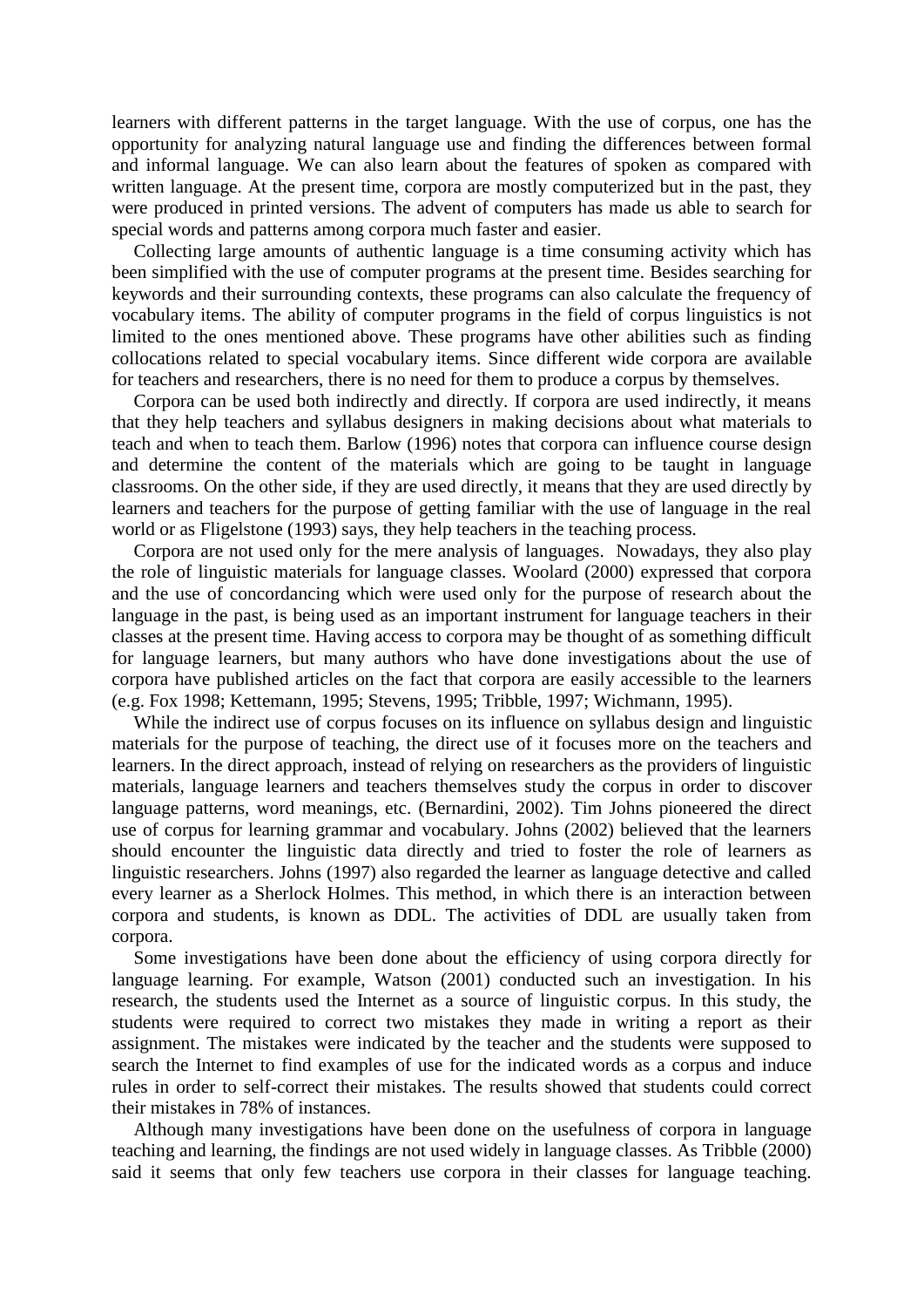Seidhofer (2002) noted that many teachers and students are unaware of the influence corpus linguistics has on language description and development of language materials. Mukherjee (2004) remarked that the findings of investigations that have proved the advantages of corpora have not fostered their use in real language classes. Braun (2005) concluded that although corpora are the buzzword in language research departments, they have not become a major part of teaching practice yet.

The materials taken from corpora can be presented to language learners through computer programs. DDL is a technique in which computer programs can play a significant role. In DDL, a corpus can be used as a source of information for the students. The teacher can find the frequent vocabulary, grammar, collocations, and idioms in a corpus in order to produce data-driven exercises. The students themselves should discover the rules and meanings and this responsibility for learning can make it enjoyable for them. With pressing the buttons of the keyboard, the learners can observe new items of vocabulary and grammatical points on the screen of the monitor and in this way, without the direct assistance of any teacher; they can improve their language proficiency.

Learners' attitudes towards different methods of language learning are worth considering. Whenever a new method proves to be successful, it may be the result of the learners' satisfaction with that method. Consequently, attitude questionnaires can be distributed among the learners in order to ask their ideas about any treatment they receive for improving their knowledge of language. CALL as a modern means for presenting data-driven exercises to the learners has its own fans.

In some investigations about CALL, the participants of the studies have been asked to answer some questionnaires about their attitudes towards this method of learning. For instance, Finkbeiner (2001) gave 100 questionnaires to undergraduate EFL learners in order to understand their ideas about CALL. He collected 82 questionnaires and realized that the learners had a positive attitude towards it. In another study conducted by Ayres (2002), 157 language learners participated in a computer-based learning program and the results of the questionnaires showed that the participants appreciated learning through CALL. Allum (2002) noted that learners had positive feelings about this type of leaning and said that CALL should become part of regular classes.

Although many studies show positive attitudes towards CALL, some others show the opposite of this finding. For example, in a research done by Shaw and Marlow (1999), the participants did not like learning the language through using computers. In other words, they preferred traditional methods over CALL because in traditional methods there is personal contact with real humans. Such negative attitudes may result from teachers' and learners' adherence to traditional methods for a long time so that traditional methods have become a permanent habit of language learning for the learners. Unfortunately, many language teachers in Iran are technophobic and prefer to exert traditional methods for language teaching in their classes. Such an opinion has also been injected into the minds of a lot of Iranian students. Therefore, in the present study, the performances of two Iranian groups of students have been compared with each other. In one group, the learners were exposed to a traditional method and in the other group, they received data-driven exercises through the use of a computer program to see which method is more successful. Also to the best of the researchers' knowledge, almost no study has been done on the same topic and no study looked for the learners' attitude towards DDL.

In this study the following questions were addressed:

- 1. Does the use of DDL have any positive effect on the learning of word meaning and word grammatical features for advanced learners of English?
- 2. Is DDL interesting and motivating for the students? What are the learners' opinions about DDL and the presentation of such type of material through the computer?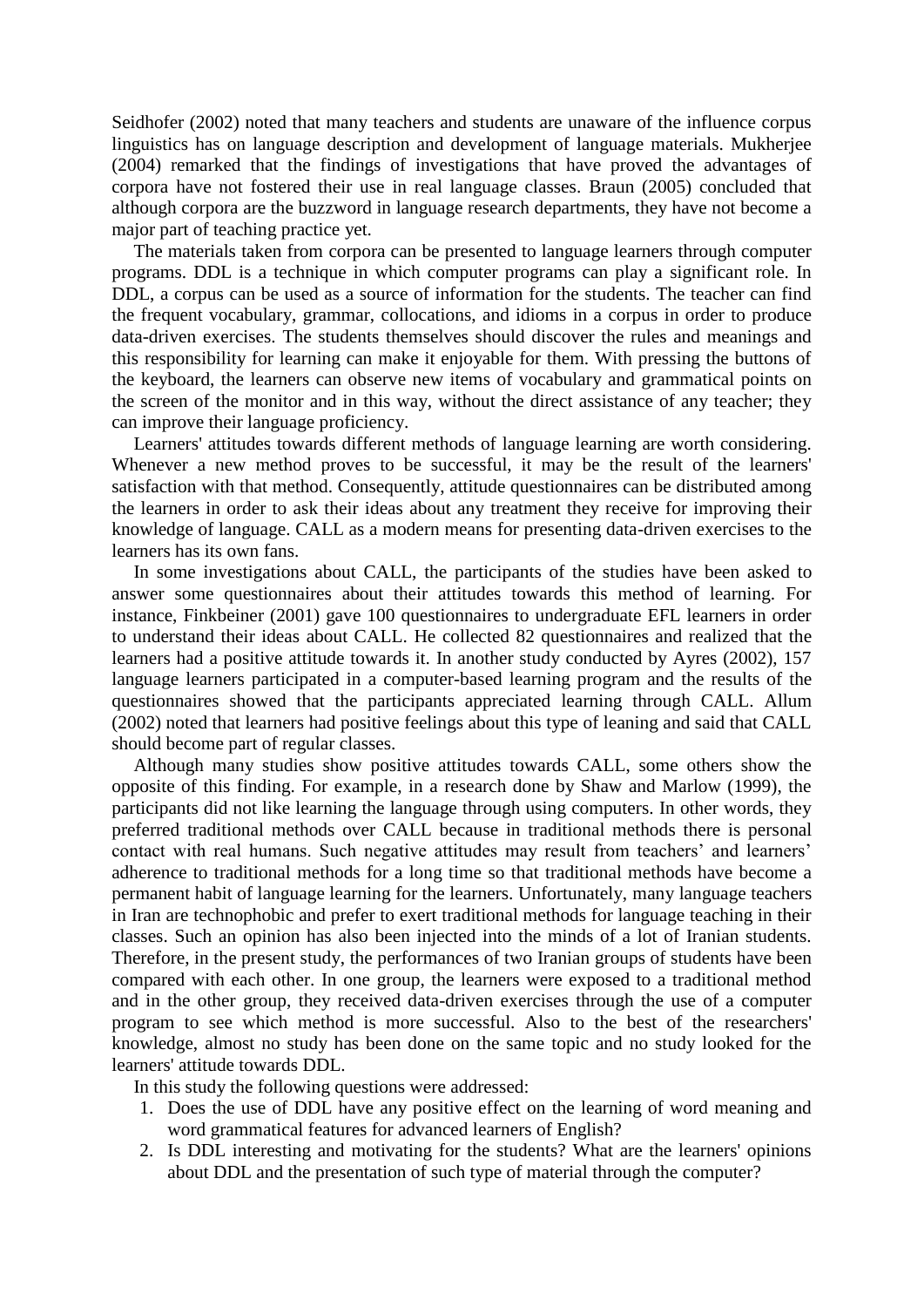# **Methodology**

# **Participants**

The experiment was conducted with a sample of 40 Iranian university students, studying English as their major at M.A. level. The reason for choosing M.A. students of English was that according to the related literature, DDL seems to be more appropriate for the students at higher levels of language proficiency. Eighteen of the participants were males and twenty two were females. All of the participants were native speakers of Farsi, aged between 24-45. The participants were selected from the population of EFL learners, studying English in universities of Borujerd, Najafabad, Tehran, Kish and Kermanshah. The criterion for choosing these 40 participants was the results of Nation's Vocabulary Test (productive version) given to them.

## **Instruments**

In this study, six types of materials were used for data collection including Nation Vocabulary Levels Test (1983), pre-test, post-test, power point slides, printed information taken from a monolingual dictionary and a questionnaire.

**Nation's vocabulary test***.* The productive type of this test is composed of words at different frequency levels orderly 2000, 3000, 5000, academic and 10000. This test was used to ensure the homogeneity of the participants who were later divided into experimental and control groups. There are 18 items at each level and the participants are supposed to complete an incomplete word used in context. The first letters of incomplete words can help them to guess the complete word. The participants should have answered at least 16 out of 18 items in the productive test on each level in order to approve they don't have problem in understanding vocabulary at that frequency level. The purpose of administering this test was to determine the participants who had problem with the words at the frequency level of 10000 of English vocabulary.

**Pre-test***.* As it was mentioned in the above section, the participants who had problem with the words at the frequency level of 10000 were diagnosed, but it could not mean that they were not familiar with any vocabulary item at that frequency level. Consequently, a pre-test was designed by the researchers to select only the words at the frequency of 10000 that were unfamiliar to all the participants. The pre-test consisted of 100 vocabulary items from the frequency level of 10000 which was diagnosed as an unknown area of vocabulary for the participants according to the results of the Nation's Vocabulary Test given to them. The participants were supposed to write the Farsi or English meaning of the items they knew in front of each one and leave the unknown words blank. Based on the results, 15 words whose meanings were unknown to all the participants were selected for the treatment and posttest.

**Post-test.** In the post test, the participants were supposed to write a meaning for each of the 15 words whether in Farsi or English and make a sentence in English for each one. The participants were asked to answer the items they knew and leave the others blank.

**Power point slides***.* Fifteen slides were prepared using PowerPoint, one slide for each word. In each slide, 4 sentences taken from British National Corpus (BNC) were used. The sentences were sorted in a way that the target words in all sentences were placed exactly under the one in the above sentence. At the lower part of each slide, 4 definitions were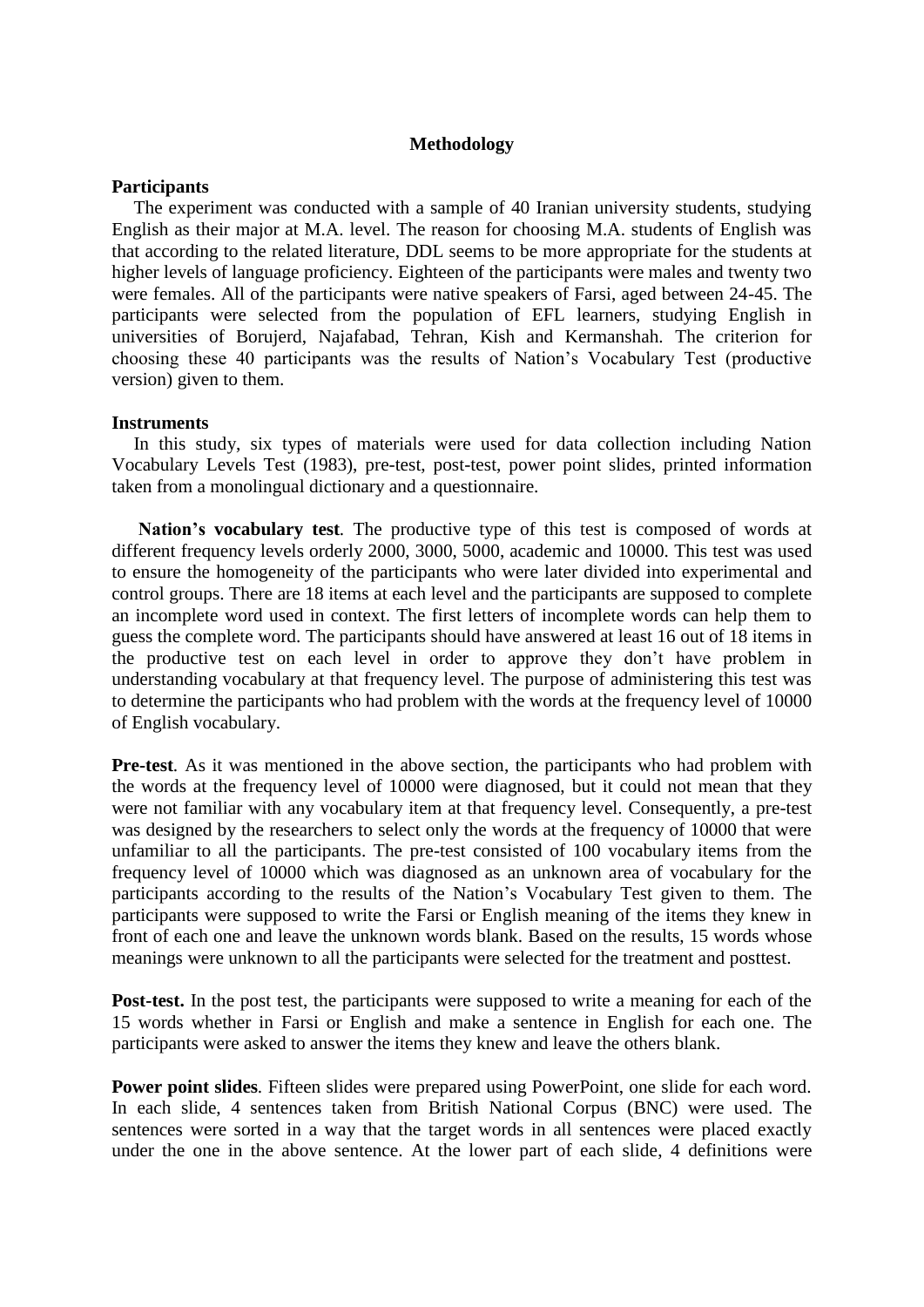presented. Out of these definitions, 3 were distracters and only one showed the meaning of the target word.

**Printed information taken from a monolingual dictionary***.* The same 15 words which were used in the power point slides were printed on a piece of paper with one definition and one sentence or phrase example taken from Oxford and Longman dictionary in front of each vocabulary item.

**Questionnaire***.* After the post test, a questionnaire including 20 items developed by the researchers was given to the participants in the experimental group. Before giving this questionnaire to the participants, it was piloted with 10 other university students majoring in English at the M.A. level. It was also given to 2 Ph.D. holders in language teaching for the sake of approving its construct validity. The reliability index of the questionnaire was measured by SPSS version 15 (.78). Each item of the questionnaire was measured on a 5 point Likert scale including *(1) strongly disagree, (2) disagree, (3) no idea, (4) agree, (5) strongly agree*. The questionnaire included questions about data-driven exercises which had been presented as the treatment of the study to the participants of the experimental group. At the end of the questions, the participants were required to express any idea they had about DDL not mentioned in the questionnaire.

# **Procedure**

For collecting data in this study, several measures were taken. First, a sample of Nation's Vocabulary Test including productive questions was administered to the participants who were university students majoring in English teaching, translation and literature at M.A level. Based on the scores, 40 students who were homogeneous in vocabulary knowledge were selected. The reason for choosing these 40 students as homogeneous ones was that they all had problems in answering the questions related to the frequency level of 10000.

Second, the pre-test was administered to all the participants of the study. Because these words had been taken from a frequency level of English vocabulary which had been diagnosed as the level the participants had problem with, most of them could only answer a small number of the items and left most of them blank.

Third, the participants of this study were randomly divided into two groups of 20 students in each group to receive the treatment. There were 10 male and 10 female participants in group 1 and there were 8 male and 12 female participants in group 2. For the treatment of the study, 15 out of 100 words in the pre-test which were unknown to all of participants were selected as the items to be used in the treatment.

The treatment for the control group consisted of 15 vocabulary items. The participants received these 15 vocabulary items with their English definitions on a piece of paper. They were supposed to study the words in order to learn what they mean and how to make sentences using those words. The allotted time was 20 minutes.

The treatment for the experimental group consisted of the same 15 words which were used for the control group. In this group, the treatment was not given to the participants in the form of printed papers. Instead, some power point slides were prepared and the new words were shown to the participants on a computer monitor. It was told to the participants that with each time pressing the Enter button of the keyboard, a slide is shown on the screen. For each word at first, the participants could see the new word and its pronunciation in front of it.

In the next step, with each time pressing the Enter key, a sentence taken from British National Corpus (http://www.natcorp.ox.ac.uk/) in which the new item of vocabulary had been used was shown on the screen. For each word, 4 sentences of this type had been prepared. So, after 4 times pressing the Enter key, 4 sentences were shown under each other.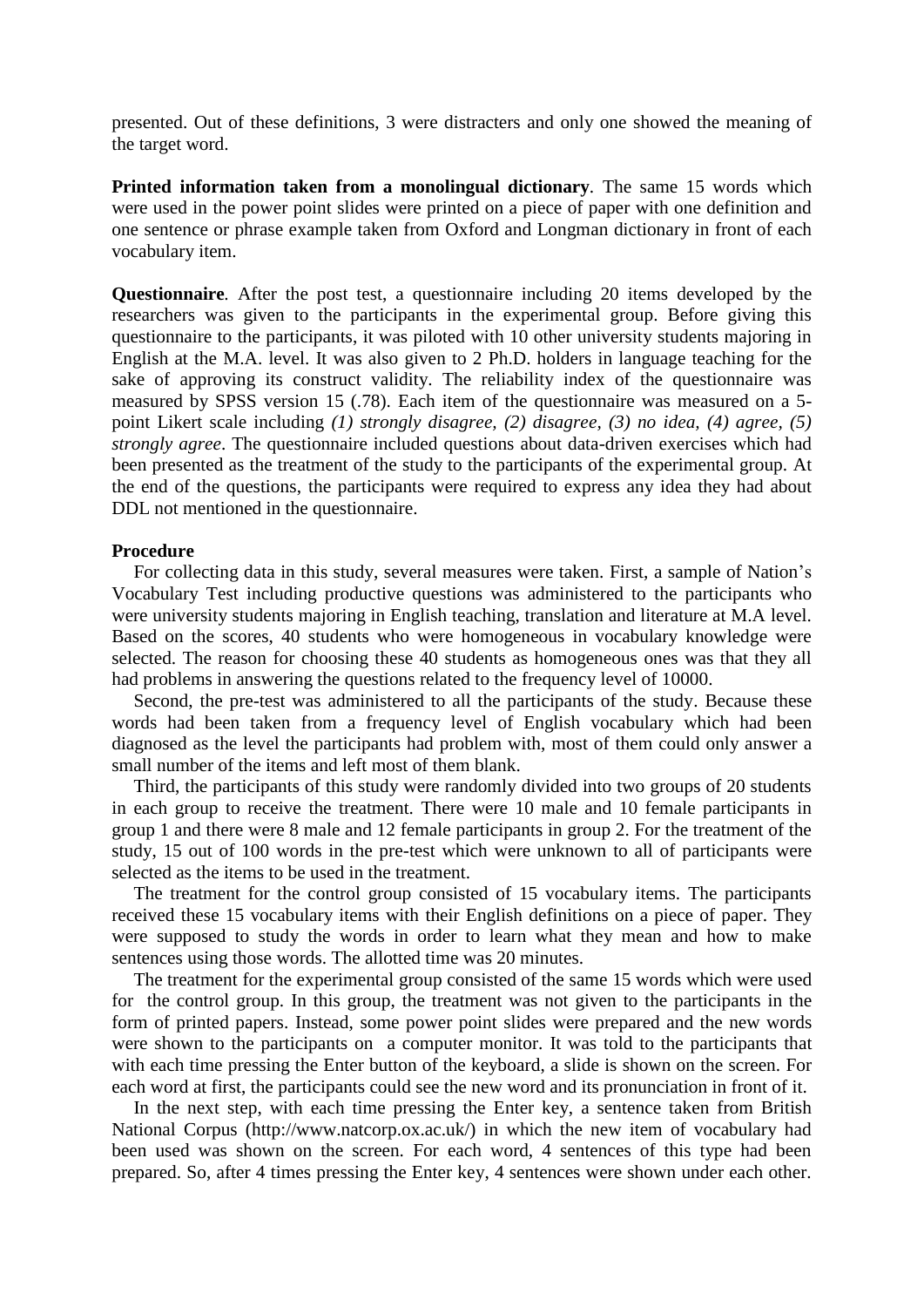The sentences had been concordanced. In other words, the sentences had been arranged so that the new item of vocabulary in each sentence had been placed exactly under the one used in the upper sentence. The new word had also been typed in a different color from the whole sentence. Both concordancing and the use of a different color for the new word could attract the attention of the participants and raise their consciousness about its different features. It could also help them to get familiar with the immediate context and the collocations used with each item in the sentences presented to them.

 At this time, the participants could guess the meaning of the new word. In order to make sure that the participants were able to understand the exact meaning of the target word, they could press the Enter key again. In this way, 4 definitions were shown on the screen. Three of these definitions were distracters and just one of them went with the correct meaning of the target word. It was not a multiple-choice question but only a guide by means of which the participants could find the correct meaning in order to empower their guess about the meaning of the word. The reason why the meaning was presented among some other distracters was to give this opportunity to the participants to discover the meaning by themselves and create an atmosphere of student-centered learning. The distracters were not highly related to the target word; so it was very easy for the participants to find the correct definition. It was told to the them that they could review the slides once more in order to ensure about the correct meaning. The whole time allocated to reading and reviewing the words to be learned was 30 minutes.

## **Data Analysis**

First, the normality tests were run to ensure the normality of distributions. As Table 1 shows, the values of skewness and kurtosis are between -2 and 2 so that the distributions are supported to be normal.

| Table 1. Normality Values of the Distributions      |                  |                  |               |                  |               |
|-----------------------------------------------------|------------------|------------------|---------------|------------------|---------------|
|                                                     | N                | <b>Skewness</b>  |               | Kurtosis         |               |
|                                                     | <b>Statistic</b> | <b>Statistic</b> | Std.<br>Error | <b>Statistic</b> | Std.<br>Error |
| Number of correct<br>meanings                       | 40               | $-.447$          | .374          | $-352$           | .733          |
| Number of correct<br>regarding 40<br>use<br>meaning |                  | $-.262$          | .374          | $-623$           | .733          |
| Number of correct<br>regarding 40<br>use<br>grammar |                  | .094             | .374          | $-286$           | .733          |
| Valid N (listwise)                                  | 40               |                  |               |                  |               |

 Next, a series of independent samples *t* test was run to find out if there was any significant difference between the control and experimental groups. The descriptive statistics are shown in the following tables. Table 2 shows the number of correct meanings of words out of the context.

#### Table 2. *Descriptive Statistics Related to Correct Meanings*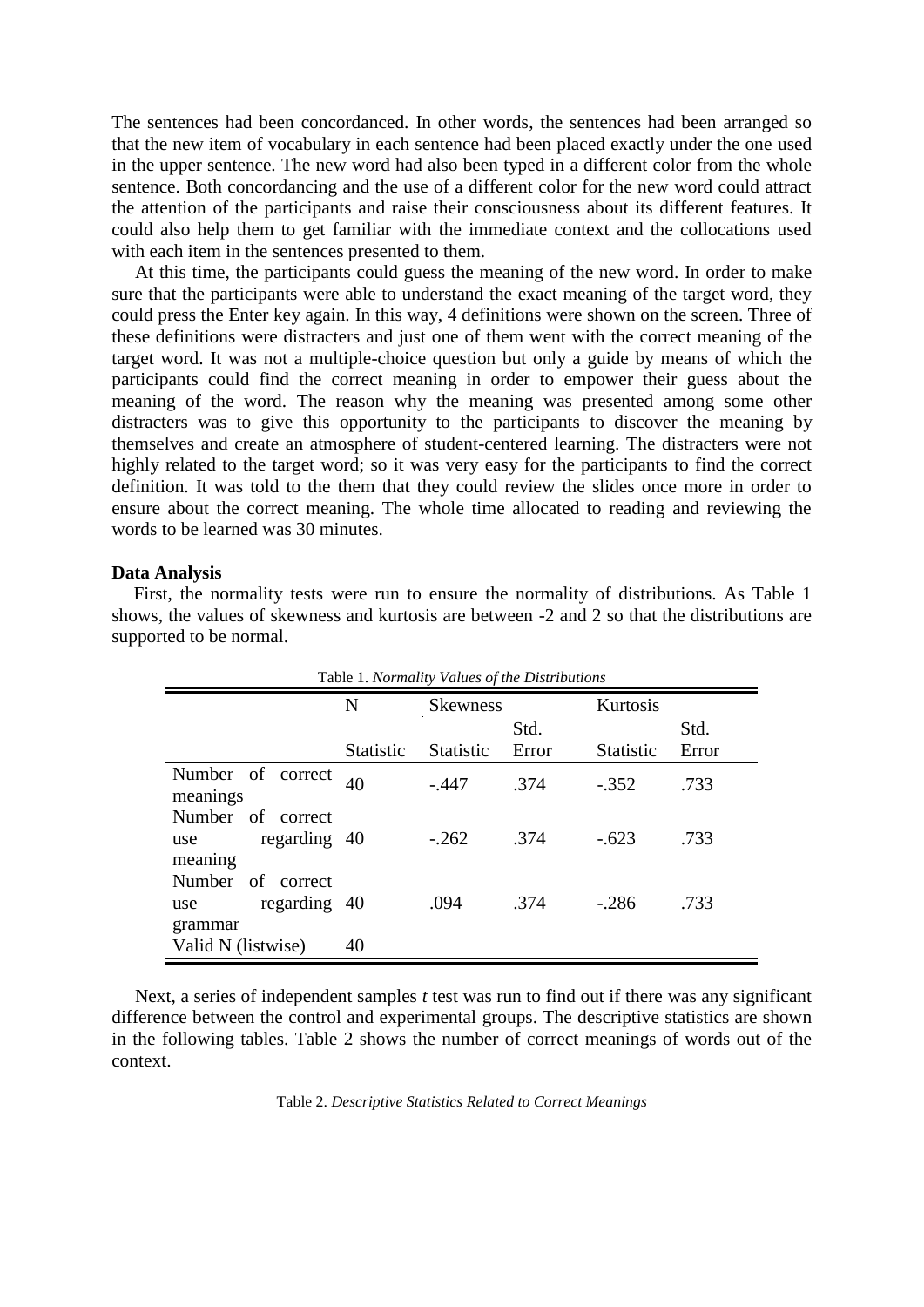**Group Statistics**

|                                        | Group       | N  | Mean  |       | Std. Deviation Std. Error Mean |
|----------------------------------------|-------------|----|-------|-------|--------------------------------|
| Number of correct meanings Traditional |             | 20 | 6.85  | 3.717 | .831                           |
|                                        | Data driven | 20 | 10.55 | 2.964 | .663                           |

As Table 2 displays, DDG outperformed TG. The independent samples *t* test shows a significant difference between the two groups,  $t(38) = 3.48$ ,  $p = .001$ . Table 3 shows the descriptive statistics of participants' performance on the second part of the production test.

| Table 3. Descriptive Statistics Related to Correct Meanings of Words in Context |             |    |       |           |      |       |
|---------------------------------------------------------------------------------|-------------|----|-------|-----------|------|-------|
|                                                                                 |             |    |       | Std.      | Std. | Error |
|                                                                                 | Group       | N  | Mean  | Deviation | Mean |       |
|                                                                                 | Traditional | 20 | 6.65  | 3.514     | .786 |       |
|                                                                                 | Data driven | 20 | 11.25 | 2.900     | .648 |       |

As Table 3 shows, DDG obtained a greater mean than TG, meaning that more correct sentences were written by the participants in this group insofar as meaning of the target words in the context was concerned. An independent samples *t* test shows the difference is significant,  $t$  (38) = 4.51,  $p = .000$ . Table 4 shows the descriptive statistics of correct sentences in terms of grammar.



Table 4. *Descriptive Statistics of Correct Sentences in Terms of Grammar*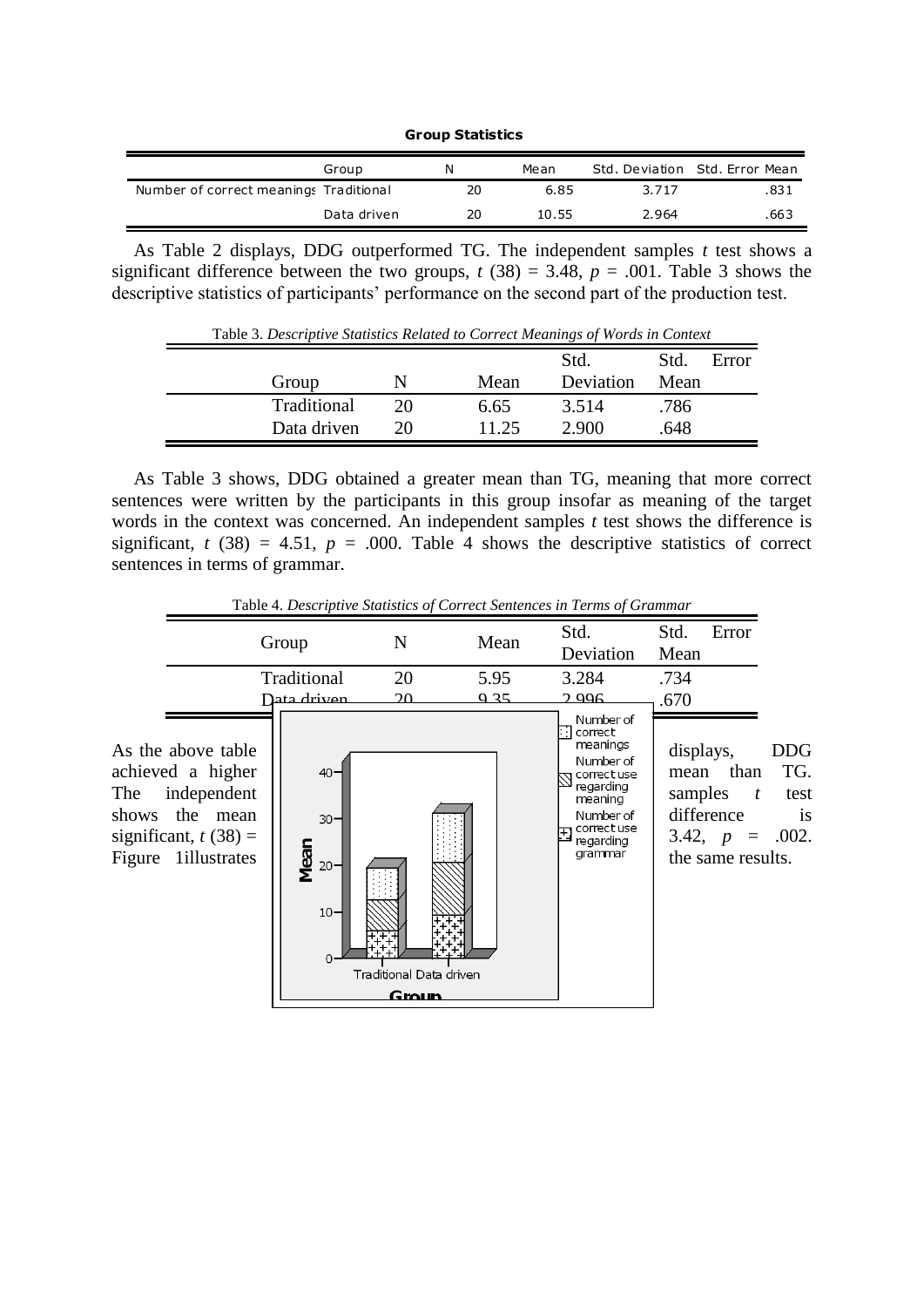The questionnaire was analyzed through computing the frequency and percentage of responses to each scale. The following table shows the results.

|                           |       | <b>Table 5. Percentage of Responses to Each Scale</b> |          |
|---------------------------|-------|-------------------------------------------------------|----------|
| Questionnaire items       | Agree | No idea                                               | Disagree |
| Interesting for learners  | 75%   | 20%                                                   | 5%       |
| Useful exemplars for      | 90%   | 5%                                                    | 5%       |
| guessing the meaning      |       |                                                       |          |
| Difficult and complex     | 35%   | 10%                                                   | 55%      |
| exemplars                 |       |                                                       |          |
| Useful only for           | 65%   | 20%                                                   | 15%      |
| advanced learners         |       |                                                       |          |
| Useful for learning       | 50%   | 40%                                                   | 10%      |
| collocations              |       |                                                       |          |
| Useful for learning part  | 90%   | 5%                                                    | 5%       |
| of speech                 |       |                                                       |          |
| Useful for making         | 95%   | 0%                                                    | 5%       |
| correct grammatical       |       |                                                       |          |
| sentences                 |       |                                                       |          |
| Time consuming            | 50%   | 25%                                                   | 25%      |
| Including difficult       | 55%   | 5%                                                    | 40%      |
| words plus new ones in    |       |                                                       |          |
| exemplars                 |       |                                                       |          |
| Better if fewer           | 40%   | 20%                                                   | 40%      |
| definitions               |       |                                                       |          |
| Attracting way for        | 65%   | 30%                                                   | 5%       |
| learning do to the use    |       |                                                       |          |
| of power point            |       |                                                       |          |
| Useful due to             | 70%   | 25%                                                   | 5%       |
| individual appearance     |       |                                                       |          |
| of exemplars              |       |                                                       |          |
| Better learning if        | 85%   | 15%                                                   | 0%       |
| possible to review        |       |                                                       |          |
| Better learning if more   | 70%   | 15%                                                   | 15%      |
| time                      |       |                                                       |          |
| Better if more than 4     | 20%   | 40%                                                   | 40%      |
| exemplars                 |       |                                                       |          |
| Better if fewer than 4    | 5%    | 35%                                                   | 60%      |
| exemplars                 |       |                                                       |          |
| Better if more            | 20%   | 40%                                                   | 40%      |
| definitions               |       |                                                       |          |
| Better if fewer           | 15%   | 50%                                                   | 35%      |
| definitions               |       |                                                       |          |
| Better if time limitation | 5%    | 25%                                                   | 70%      |
| for each slide            |       |                                                       |          |
| Utility of definitions in | 70%   | 25%                                                   | 5%       |
| guessing meaning          |       |                                                       |          |

Table 5. *Percentage of Responses to Each Scale*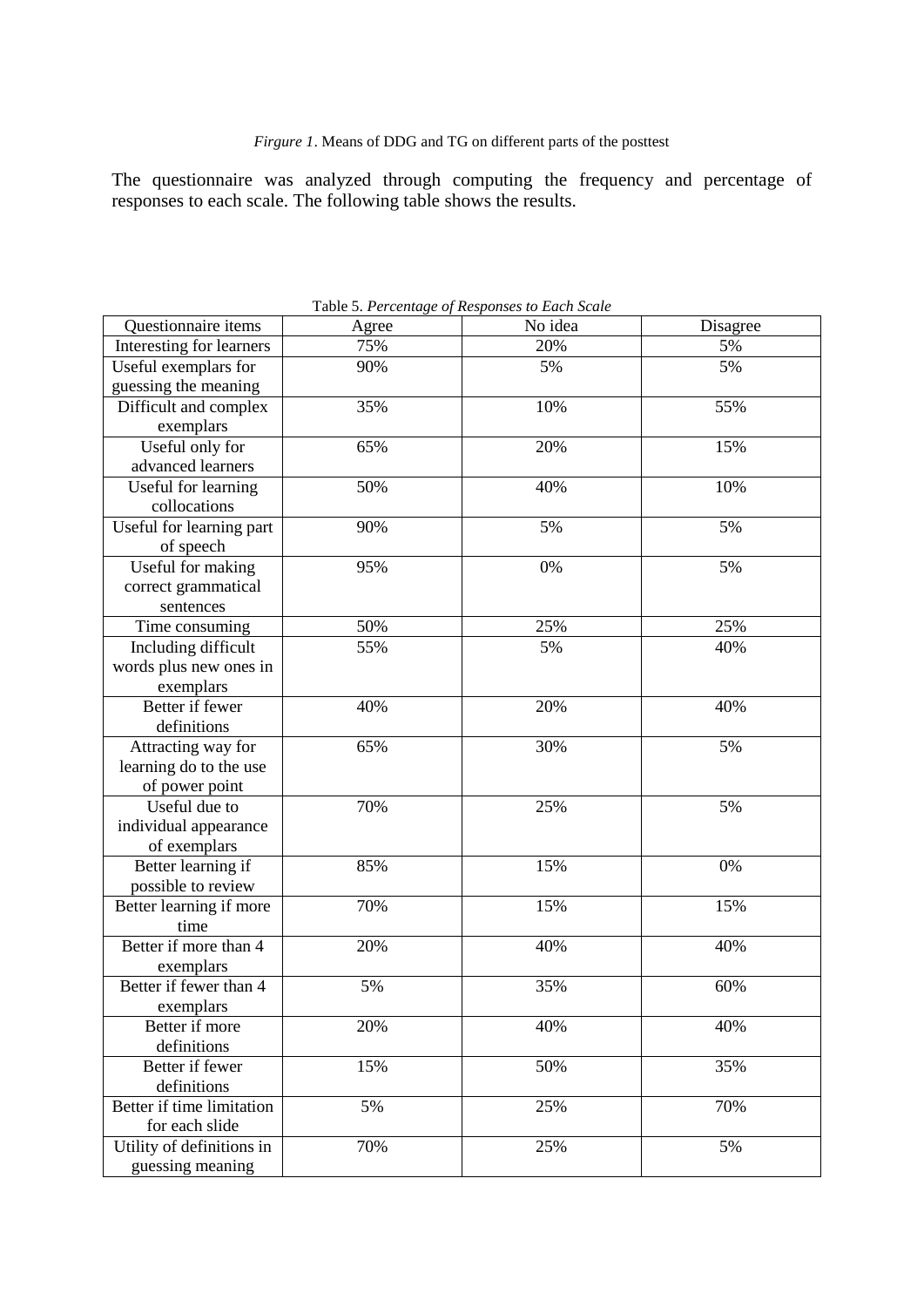The percentage values displayed in the above table can be used to show learner beliefs about different aspects of the employed technique. The first questionnaire item asked if the learners found this technique interesting for vocabulary learning. About 75% of participants agreed it was. The second questionnaire item inquired if learners found the exemplars useful in guessing the meanings of the target words. About 80% of the participants agreed the exemplars were utilized to guess the meaning of new words. The third item of questionnaire asked whether or not the exemplars were difficult and approximately 55% of the participants disagreed. The fourth item asked if DDL was only useful for advanced learners. About 65% of the participants approved of this attitude. The fifth item investigated whether this technique was useful for learning collocations. Almost 50% of the participants claimed it was. The sixth questionnaire item inquired if the exemplars were useful in conveying the part of speech for the target words. About 90% of the participants believed it was. The seventh item of the questionnaire asked if the exemplars were useful for making the learners able to make grammatical sentences using the target words. About 95% of the participants agreed it was. The eighth item inquired whether or not this technique was time consuming and 50% of the participants believed it was. The ninth item asked if the exemplars included unknown vocabulary items besides the target word. Approximately 55% of the participants agreed they included more than one new and unknown vocabulary item for them. The tenth questionnaire item inquired if it was better that fewer definitions were presented as an assistance to help the learners guess the meaning of the target words. Almost 40% of the participants agreed and 40% of them disagreed. The eleventh question was about the inclusion of computer and the use of power point. Around 65% of the participants believed that the use of power point made this type of learning attractive. The twelfth item asked if the appearance of the exemplars on the screen individually and not all at one time was useful. Among the participants, 45% agreed with it. The thirteenth question investigated whether or not devotion of more time to study the exemplars could lead to deeper learning. Around 70% of the participants believed it could. The fourteenth questionnaire item inquired if review of the exemplars could lead to better learning of the new vocabulary items. Approximately 85% of the participants believed that review could deepen their learning. The fifteenth question asked if the presentation of more than 4 exemplars could be useful. Almost 20% of the participants agreed and 40% disagreed and 40% of them had no idea about this. The sixteenth item asked if the presentation of less than 4 exemplars could be better. About 60% of the participants disagreed. The seventeenth item inquired if giving more definitions could be better and almost 30% of the participants disagreed and 40% of them had no idea. The eighteenth item asked if giving fewer definitions could enhance correct guessing and around 15% of the participants agreed, 25% disagreed and 50% had no idea about it. The nineteenth item inquired whether time limitation for each slide in the power point could be better. Almost 70% disagreed. The twentieth item asked if the definitions were helpful in guessing the meanings of the target words. Approximately 70% of the participants claimed they were useful. Finally a one-sample *t* test was run to determine the general attitude of learners toward DDL. Learners have been found to have positive attitude,  $t(19) = 70.58$ ,  $p = .000$ .

# **Discussion and Conclusion**

The main focus of this study was to investigate if data-driven exercises through employing power point software could improve the learners' vocabulary knowledge and if learners showed positive attitude towards it. For the sake of this purpose, the performances of the participants receiving data-driven exercises were compared with those of the participants who received a traditional type of treatment.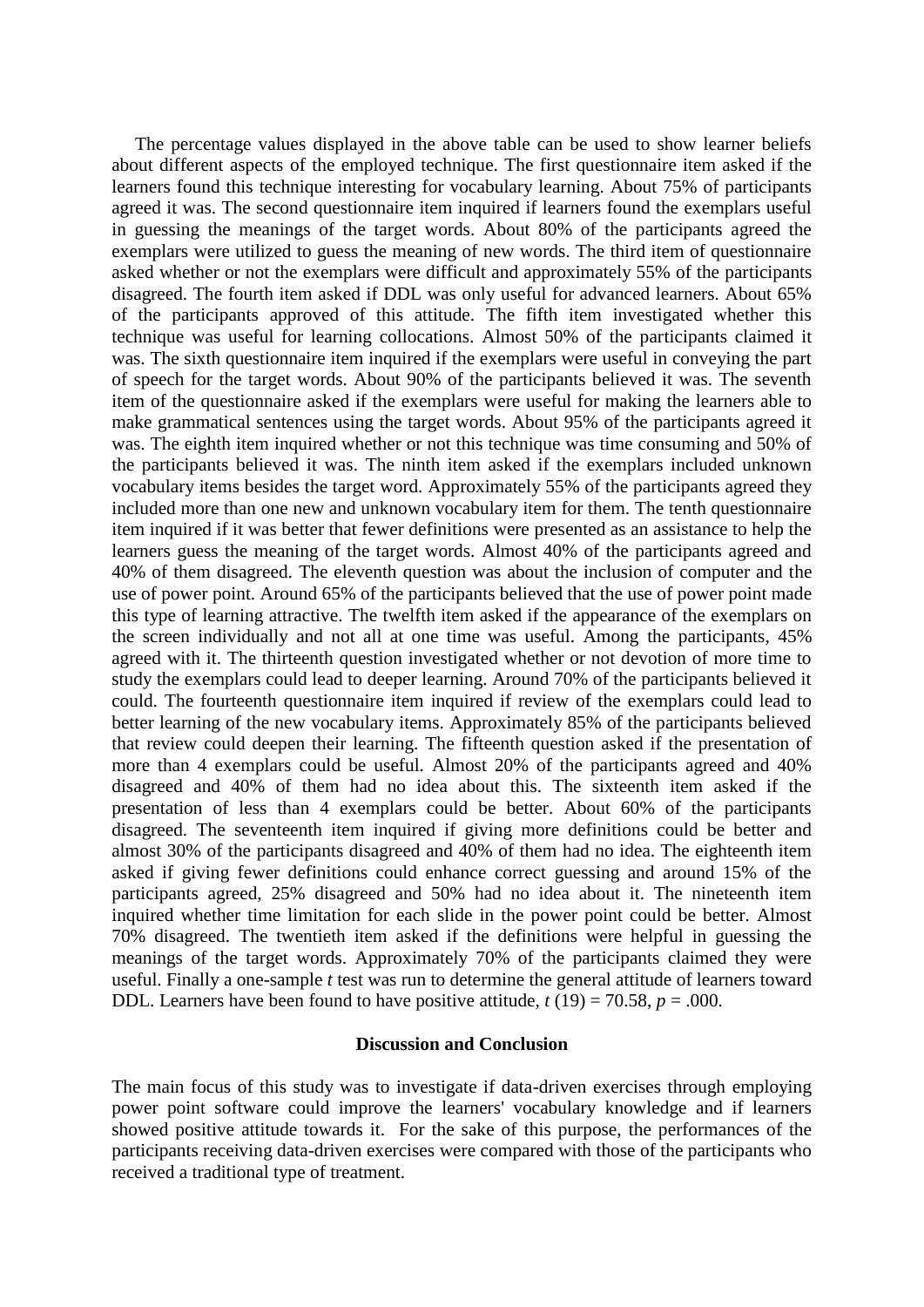The first research question asked about the effectiveness of DDL as compared with the traditional method of vocabulary improvement. The results of the study showed that studying new words of English as a foreign language through data-driven input significantly enhanced leaners' vocabulary learning irrespective of the output they produced. They performed better on meaning of the words out of the context, on the meaning of the whole sentences embracing the words and on grammaticality of the sentences they wrote.

 One of the factors which could help DDL be more successful in this study might be the inclusion of concordanced sentences in which the target words in the sentence examples had been sorted exactly in an imaginary column. This could attract the attention of the learners to the immediate context of the target words and make them familiar with the word collocations and prepositions. This factor may be one of the reasons for the greater success of the participants in the experimental group to produce correct grammatical sentences in the posttest. This issue is confirmed by Schmitt (2002), who declared that concordance programs can support the learners with the immediate context of word occurrence and this can make them familiar with the most frequent words that occur to the right or left of the target word.

 Another factor which may have made DDL more successful than the traditional method used in the control group might be the number of the sentence examples presented to the learners in the experimental group. The participants receiving data-driven exercises were exposed to four exemplars as compared with the participants in the control group who did not receive authentic data. Repeated exposure to different contexts in which a special vocabulary item had been used could help the learners to learn the new word deeply. Nagy and Herman (1985) conducted a study about the significance of learning new vocabulary items in different contexts. They concluded that when the learners see a word for the first time, they have a chance of only 5-10% for remembering it. They also expressed that 10-12 exposures to the new words in different contexts can help the learners keep those words in their memory.

 The second research question in this study asked if DDL was interesting for the learners. According to the results of the questionnaire, most of the participants believed that DDL was exciting and motivating for them. This excitement may come from the inclusion of power point as a computer program for presenting data-driven exercises to the participants. There was a question in the questionnaire asking whether the learners were interested in the inclusion of power point in regular courses and most of them agreed. This might support the conclusion that the inclusion of computer and the related software was a main factor which made this technique interesting for the learners. In a study conducted by Finkbeiner (2001) 100 questionnaires about CALL were given to 100 undergraduate EFL learners to see if they had positive attitudes towards it. The researcher of the above mentioned study could collect 82 questionnaires and found that the learners had positive feelings regarding the use of computer programs for language learning.

 Many teachers have adhered to the old methods of teaching vocabulary. The results of the present study are in favor of DDL as a new method for vocabulary teaching and learning. Unfortunately, many teachers do not prefer using computers in the environment of the classroom while they follow traditional methods of language teaching. DDL through employing computer as a teaching aid was more successful than using printed papers.

 If DDL is used for vocabulary learning, the students themselves will be responsible for discovering word meanings. Because in the present study the students were supposed to learn the meaning of 15 new words that they did not know before through data-driven leaning which is a student-centered method, the researcher of the study presented more than one sentence example for each word to the participants to make it possible for them to learn the meaning of the words without the direct assistance of any teacher. Because of the fact that the students could encounter the new words in different contexts instead of only one sentence example which is a norm in dictionaries, they had more opportunities to get familiar with the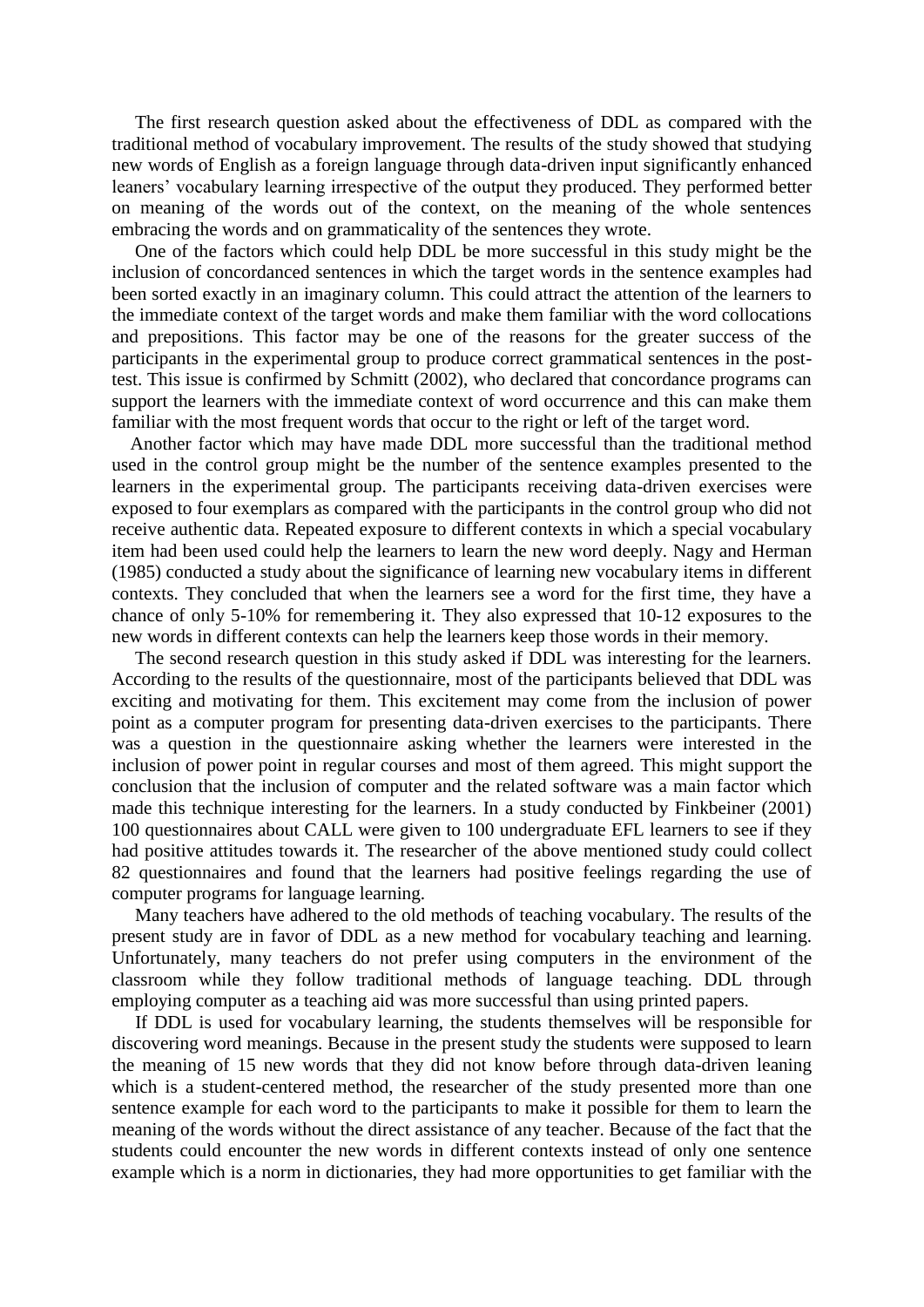correct use of the words and even their collocations. This factor could help this method to be more successful than the one used in the control group.

#### **References**

- Allum, P. (2002). CALL and the classroom: the case for comparative research. *ReCALL*, *14* (1), 146-166.
- Ayres, R.(2002). Learner attitudes towards the use of CALL. *Computer assisted language learning*, *15* (3), 241-249.
- Barlow, Michael (1996), Corpora for Theory and Practice. *International Journal of Corpus Linguistics 1*(1), 1-37.
- Bernardini, S. (2002). Exploring new directions for discovery learning. In B. Kettemann &G. Marko (Eds.), *Teaching and learning by doing corpus analysis* (pp.165-182). Amsterdam, NewYork: Rodopi.
- Braun, S.(2005). From pedagogically relevant corpora to authentic language learning contents. *ReCALL*, *17*(1), 47-64.
- Finkbeiner, C. (2001). One and all in CALL? Learner-moderator-researcher. *Computer assisted language learning*, *14* (3-4), 339-361.
- Fligelstone, S. (1993). Some reflections on the question of teaching, from a corpus linguistics perspective. *ICAME Journal 17*, 97-109.
- Fox, G. (1998) Using corpus data in the classroom. In Tomlinson, B. (Ed.), (1998) *Materials Development in Language Teaching* (pp. 25-43). Cambridge: Cambridge University Press.
- Johns, T (1997), Contexts: The Background, Development and Trialling of a Concordancebased CALL Program. In A. Wichmann, S. Fligelstone, T. McEnery, & G. Knowles (Eds.), *Teaching and language corpora* (pp. 100-115). London: Longman.
- Johns, T. (2002). Data-driven learning: The perpetual challenge. In B. Kettemann & G. Marko (Eds.), *Teaching and learning by doing corpus analysis* (pp. 107-117).
- Kettemann, B. (1995) On the use of concordancing in *ELT. TELL&CALL 4,* 4-15.
- Mukherjee, J. (2004). Bridging the gap between applied corpus linguistics and the reality of English language teaching in Germany. In U. Connor & T. Upton (Eds.), *Applied corpus linguistics: A multidimensional perspective* (pp. 239-250). Amsterdam, NewYork: Rodopi
- Nagy, W. & Herman, P. (1985). Incidental versus instructional approaches to increasing reading vocabulary. *Educational perspectives,* 23, 16-21.
- Richards, J.C & Schmidt, R (2002). *Longman dictionary of language teaching and applied linguistics.* London, Pearson Education.
- Schmitt, N. (Eds.). (2002). *An introduction to applied linguistics.* New York, Oxford University Press.
- Seidlhofer, B. (2002). Pedagogy and local learner corpora: Working with learning-driven data. In S. Granger, J. Hung & S. Petch-Tyson (Eds.), *Computer learner corpora, second language acquisition and foreign language teaching* (pp. 213-234). Amsterdam, Philadelphia: John Benjamins.
- Shaw, G., & Marlow, N. (1999). The role of student learning styles, gender, attitudes and perceptions on information and communication technology assisted learning. *Computers & education, 33*, 223-234.
- Stevens, V. (1995) Concordancing with language learners: Why? When? What? *CAELL Journal* vol. 6 no. 2 pp. 2-10.
- Tribble, C. (1997) Improvising corpora for ELT: Quick and dirty ways of developing corpora for language teaching. Available at: http://web.bham.ac.uk/johnstf/ palc.htm.
- Tribble, C. (2000). Practical uses for language corpora in ELT. In P. Brett & G. Motteram (Eds.), *A special interest in computers* (pp. 31-41). Whistable, Kent: IATFEL.